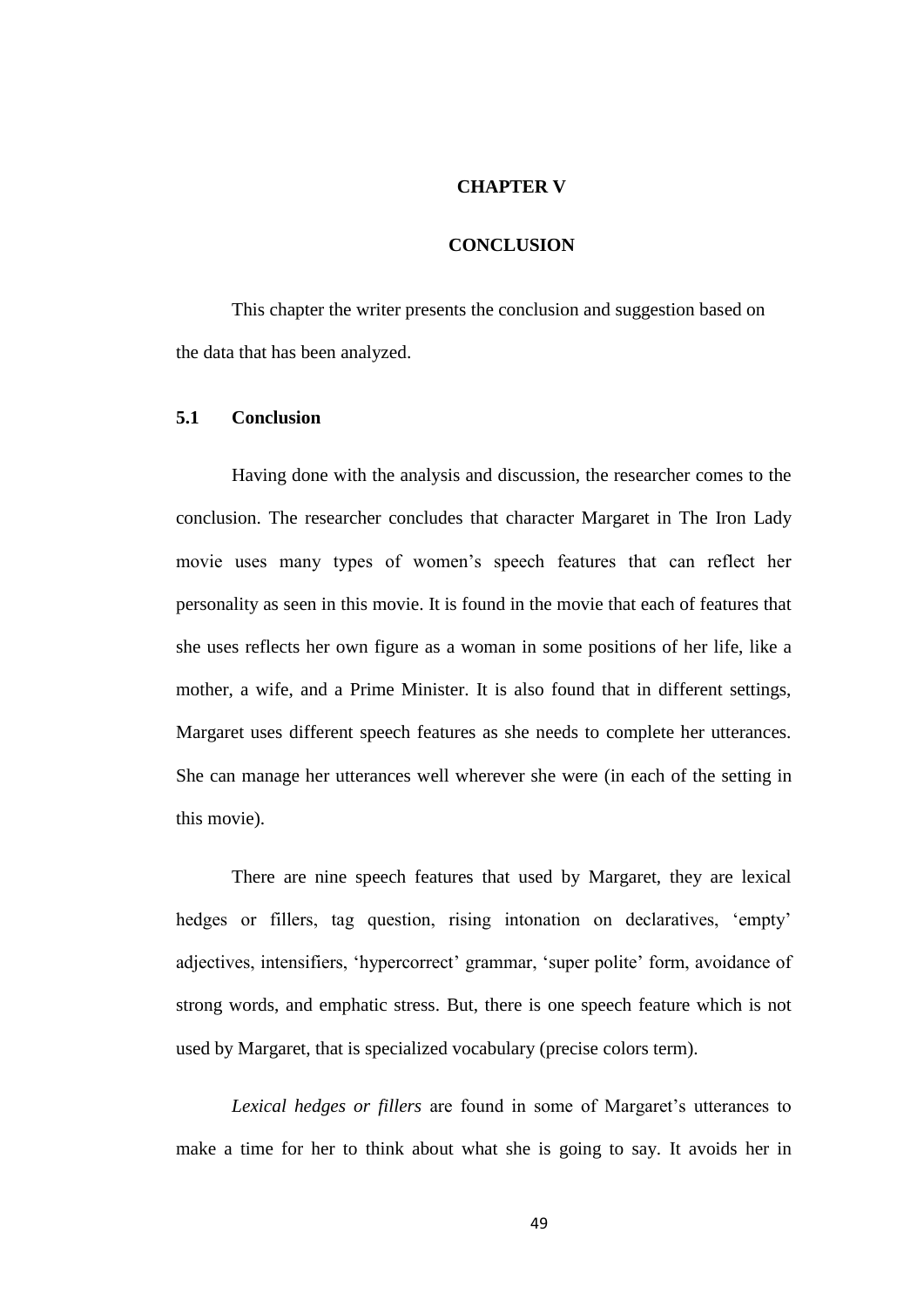making her sentence goes wrong in front of her hearers. She also uses this feature when she wants to check whether her hearers are listening or not. *A tag question* is used when she wants to check her hearers if they have the same opinion with her or not. It avoids her to force others opinion and agreement. *Rising intonation or declaratives* shows her characteristic as a polite and good woman. When she uses rising intonation in the parliament to argue about the tax in Britain, it is proved that she is a strong and good leader who has her own point of view that can't break by other men's Ministers. She uses *empty adjectives* as like sweet and lovely when she was in a house, she is a good mother who has femininity side that is shown to her family.

*Intensifiers* as like *so, very, and really* are used to show her strong feeling about the meaning of her sentences to her hearers. The use of intensifiers is also showing her femininity because as women tent to use some words to show her strong feeling, but men don't. *Hypercorrect grammar* is used because she never speaks rough and always uses good grammar. Margaret wants to keep her reputation in front of people around her. *A super polite form is* used when she asks someone to do something for her. The way she uses this features is as the form or request rather than and order, so her hearers will also be polite to her as the result. She *avoids using swear words* and replace it with softer language as like goodness me and oh dear shows that Margaret keeps her femininity and good attitude in her society. The last feature is *emphatic stress* that is used when Margaret wants to emphasize the utterance or strengthen the meaning of her utterances.